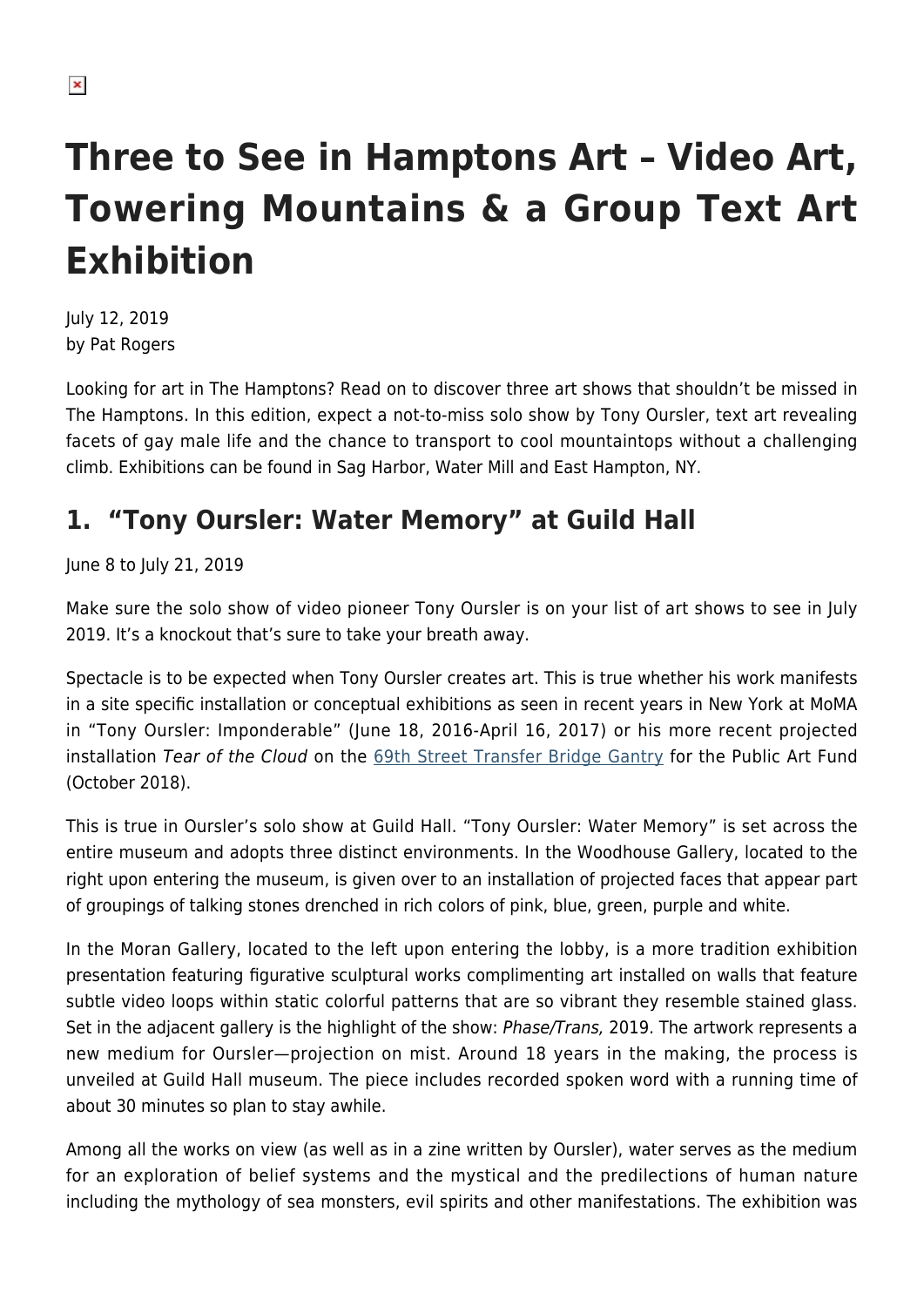curated by Christina Strassfield.

.

.

Guild Hall is located at 158 Main Street, East Hampton, NY 11937.

 $\pmb{\times}$ 

"EntroP" and "Crypto B" by Tony Oursler, both 2019. Acrylic, resin, steel, blown glass, with sound and the voices of multiple performers as installed at Guild Hall. Photo by Pat Rogers.

## **2. "Boyz Keep Swinging" at Keyes Fine Art**

June 22 – July 14, 2019

Heading into its final weekend, this text-based group show should be at the top of the art viewing list. Curated by artist and curator Maynard Morrow—whose own art is the subject of a two-person show opening this weekend at Fireplace Project in East Hampton, NY–it's not a common sight in the East End gallery scene to find an entire exhibition devoted to text-driven art. Rarity aside, "Boyz Keep Swinging" offers snippets of moments that are part of male gay life that run the gambit from recent to decades ago. It's a fun show and one that is bound to entertain and make you think.

The exhibition's title is taken from David Bowie's "Boys Keep Swinging" (and the 1979 music video which challenged gender privilege) with "[Boyz Keep Swinging"](https://hamptonsarthub.com/exhibition/boyz-keep-swinging/) curated to emulate summer queer culture and its carefree spirit in The Hamptons, explained Morrow. Coinciding with the 50th Anniversary of the Stonewall Riots in NYC, which launched the Gay Rights Movement, the curation celebrates the freedom that becomes possible when acceptance and openness is the norm and seems to reveal moments actually experience as well as a mediation on life lived Queer.

From an art perspective, the show includes master artists such as Rene Ricard, Jack Pierson, [McDermott & McGough](http://www.mcdermottandmcgough.com/) and others whose works are curated along side younger and emerging artists. The effect is seamless and conceptually draws a continuum between pioneers of the early days of the Gay Movement to younger artists and the experiences that serve as muse for their art. Click here to read more about the exhibition.

For an extra surprise, look behind the material cloaking an artwork suspended behind the gallery desk. Made by [Ricci Albenda,](https://www.guggenheim.org/artwork/artist/ricci-albenda) it's bound to draw a laugh.

Keyes Art is located at 53 Main Street, Sag Harbor, NY 11963 (Adjacent to The American Hotel).

.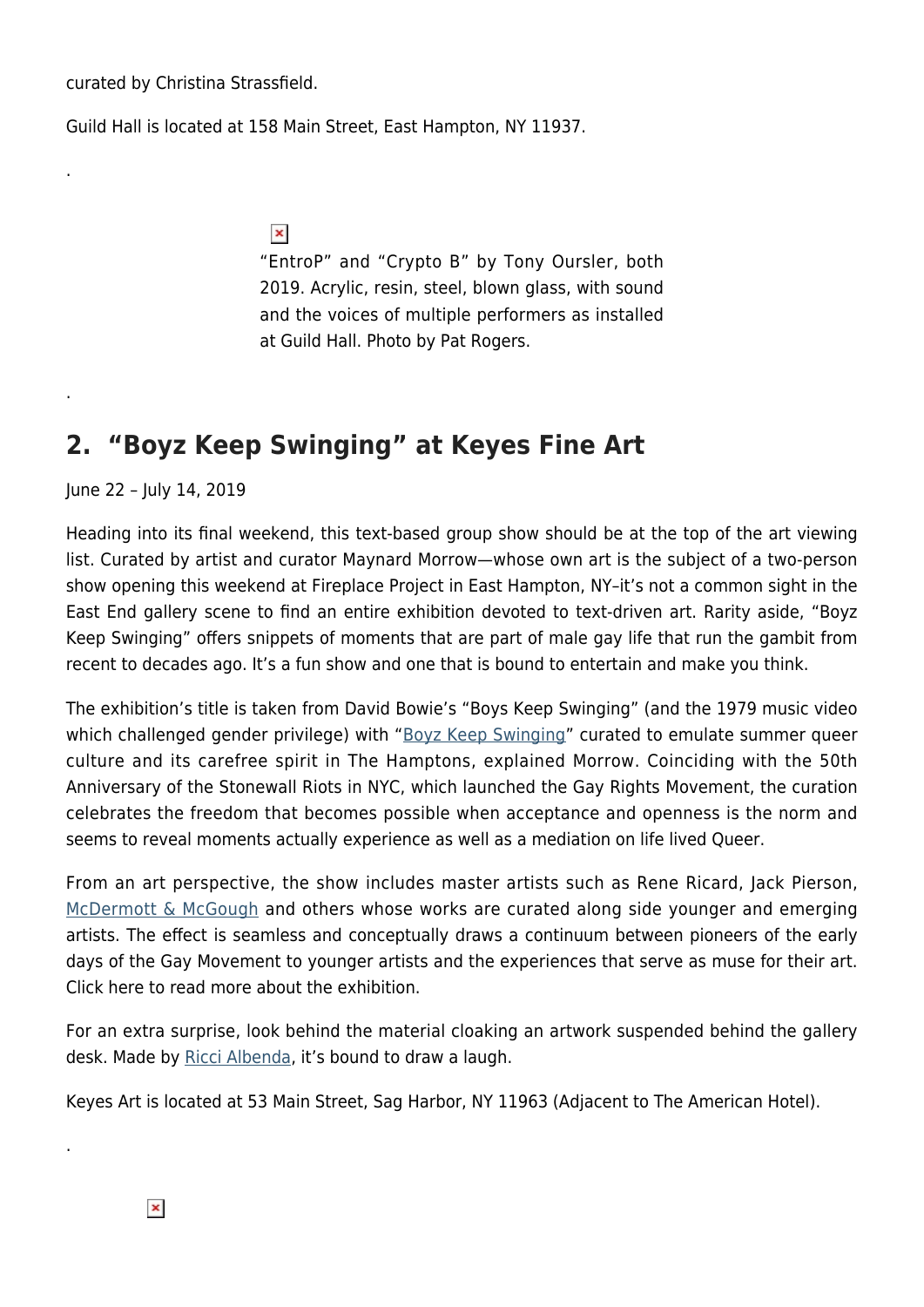Top left: "Tea Room Trade" by Dean Sameshima, 2013. Silkscreen on canvas, 15.75 x 11.5 inches. Bottom left: "Sexual Outlaw" by Dean Sameshima, 2012. Edition 55, Silkscreen on canvas 11.5 x 15.75. Right: "but you love me, you said so" by Rene Ricard, 2011. Archival inkjet on paper, 20 x 25 inches. Signed en verso. Photo: Pat Rogers.

## **3. "Renate Aller: The Space Between Memory and Expectation"**

March 24 – July 28, 2019

.

Need a breath of cool air? Standing surrounded by Renate Aller's monumental photography of snowy mountaintops, curvy crests of pale sands and outstretched ocean is bound to offer relief from the summer heat. Walking into the gallery where Aller's solo show is installed, the air feels cooler as if a switch was pushed to make it so.

"[Renate Aller: The Space Between Memory and Expectation"](https://parrishart.org/exhibitions/renate-aller-the-space-between-memory-and-expectation/) can be found at the Parrish Art Museum as part of a trio of solo photography shows exploring the way landscapes invoke a sense of place. Aller's exhibition is stunning. The majesty and wonder of these natural regions are rendered in a sheer scale that conjures the sensation of being there but doesn't skimp on minute details.

Going hand in hand with the selection of the 12 artworks on view is the installation. Pulled from two different and ongoing series—"Ocean | Desert" and "Mountain Interval"—the works create a steady horizon line throughout. The linking of landscapes that may or may not be connected but are tied together with an implied line invokes the sensation of experiencing the landscapes themselves instead of viewing them from afar as a spectator. Clearly an avid traveler, the images depict mountain ranges in Alaska, Switzerland, Italy and Nepal, along with sand dunes in New Mexico and Colorado, and the Atlantic Ocean.

For Aller, her photographs represent the moment where stillness and transition meet. She captures this beautifully and the hush that falls over the viewer when looking at the art is all the proof needed that success is achieved.

Parrish Art Museum is located at 279 Montauk Highway, Water Mill, NY 11976. [www.parrishart.org.](https://parrishart.org/)

 $\pmb{\times}$ 

\_\_\_\_\_\_\_\_\_\_\_\_\_\_\_\_\_\_\_\_\_\_\_\_\_

.

.

Installation of "Renate Aller: The Space Between Memory and Expectation" at the Parrish Art Museum. Photo by Renate Aller. Courtesy Parrish Art Museum.